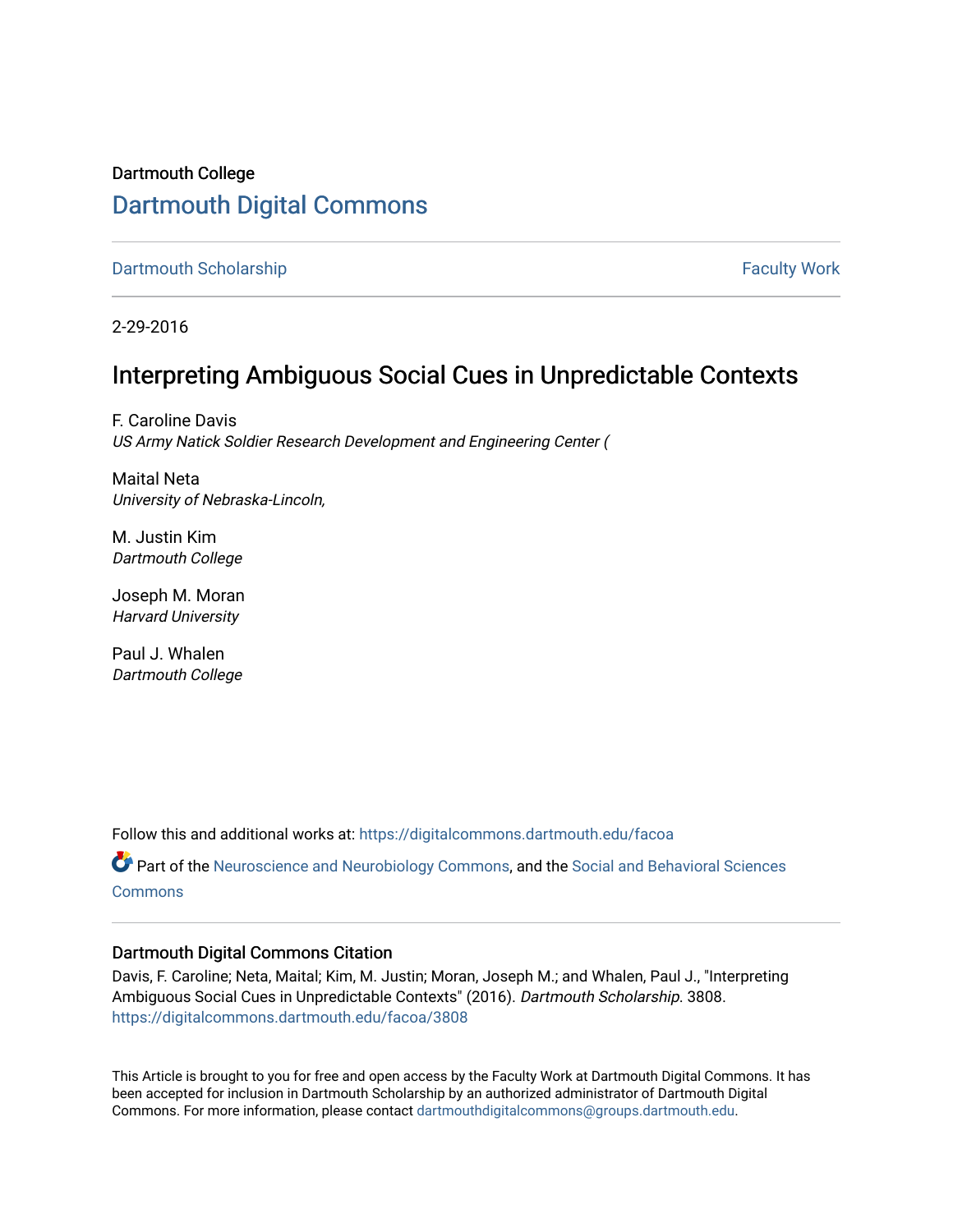doi: 10.1093/scan/nsw003 Advance Access Publication Date: 29 February 2016 Original article

# Interpreting ambiguous social cues in unpredictable contexts

# F. Caroline Davis, $1$  Maital Neta, $2$  M. Justin Kim, $3$  Joseph M. Moran, $1,4$  and Paul J. Whalen<sup>3</sup>

 $^{\rm 1}$ Cognitive Science, US Army Natick Soldier Research Development and Engineering Center (NSRDEC), Natick, MA, <sup>2</sup>Center for Brain, Biology, and Behavior, University of Nebraska-Lincoln, Lincoln, NE, <sup>3</sup>Department of Psychological and Brain Sciences, Dartmouth College, Hanover, NH, and <sup>4</sup>Department of Psychology, Harvard University, Cambridge, MA, USA

Correspondence should be addressed to F. Caroline Davis, Natick Soldier Research Development and Engineering Center(NSRDEC), 10 Kansas St, Natick, MA 01760, USA. E-mail: f.c.davis4.civ@mail.mil.

# Abstract

Unpredictable environments can be anxiety-provoking and elicit exaggerated emotional responses to aversive stimuli. Even neutral stimuli, when presented in an unpredictable fashion, prime anxiety-like behavior and elicit heightened amygdala activity. The amygdala plays a key role in initiating responses to biologically relevant information, such as facial expressions of emotion. While some expressions clearly signal negative (anger) or positive (happy) events, other expressions (e.g. surprise) are more ambiguous in that they can predict either valence, depending on the context. Here, we sought to determine whether unpredictable presentations of ambiguous facial expressions would bias participants to interpret them more negatively. We used functional magnetic resonance imaging and facial electromyography (EMG) to characterize responses to predictable vs unpredictable presentations of surprised faces. We observed moderate but sustained increases in amygdala reactivity to predictable presentations of surprised faces, and relatively increased amygdala responses to unpredictable faces that then habituated, similar to previously observed responses to clearly negative (e.g. fearful) faces. We also observed decreased corrugator EMG responses to predictable surprised face presentations, similar to happy faces, and increased responses to unpredictable surprised face presentations, similar to angry faces. Taken together, these data suggest that unpredictability biases people to interpret ambiguous social cues negatively.

Key words: amygdala; emotion; facial expression; Unpredictability

# **Introduction**

Unpredictability is inherently aversive. Noxious stimuli become even more aversive when embedded within an unpredictable context ([Weiss, 1970; Mineka and Kihlstrom, 1978;](#page-8-0) [Grillon](#page-7-0) et al., [2004, 2006](#page-7-0); [Vansteenwegen](#page-8-0) et al., 2008). Even emotionally neutral stimuli (e.g. tones), when presented in an unpredictable fashion, bias organisms toward hypervigilance for threat and potentiate anxiety-like behavior (Herry et al.[, 2007\)](#page-7-0). Unpredictable environments have been shown to influence sympathetic nervous system reactivity ([Davies and Craske,](#page-7-0)

[2015\)](#page-7-0), and to facilitate cognitive processes such as early sensory processing ([Shackman](#page-8-0) et al., 2011) and the ability to detect stimuli that predict threat ([Robinson](#page-8-0) et al., 2011).

Brain regions implicated in fear learning and threat detection, such as the amygdala, are also sensitive to unpredictability [\(Herry](#page-7-0) et al., 2007; [Whalen, 2007](#page-8-0); [Alvarez](#page-7-0) et al., 2011). Associative learning studies show that the amygdala is involved in orienting toward a surprising (unpredicted) stimulus and then initiating behaviors and neural processes that facilitate learning about the environment (Kapp et al.[, 1992;](#page-7-0) [Whalen, 1998](#page-8-0); [Holland](#page-7-0)

Received: 30 June 2015; Revised: 8 October 2015; Accepted: 4 January 2016

V<sup>C</sup> The Author (2016). Published by Oxford University Press. For Permissions, please email: journals.permissions@oup.com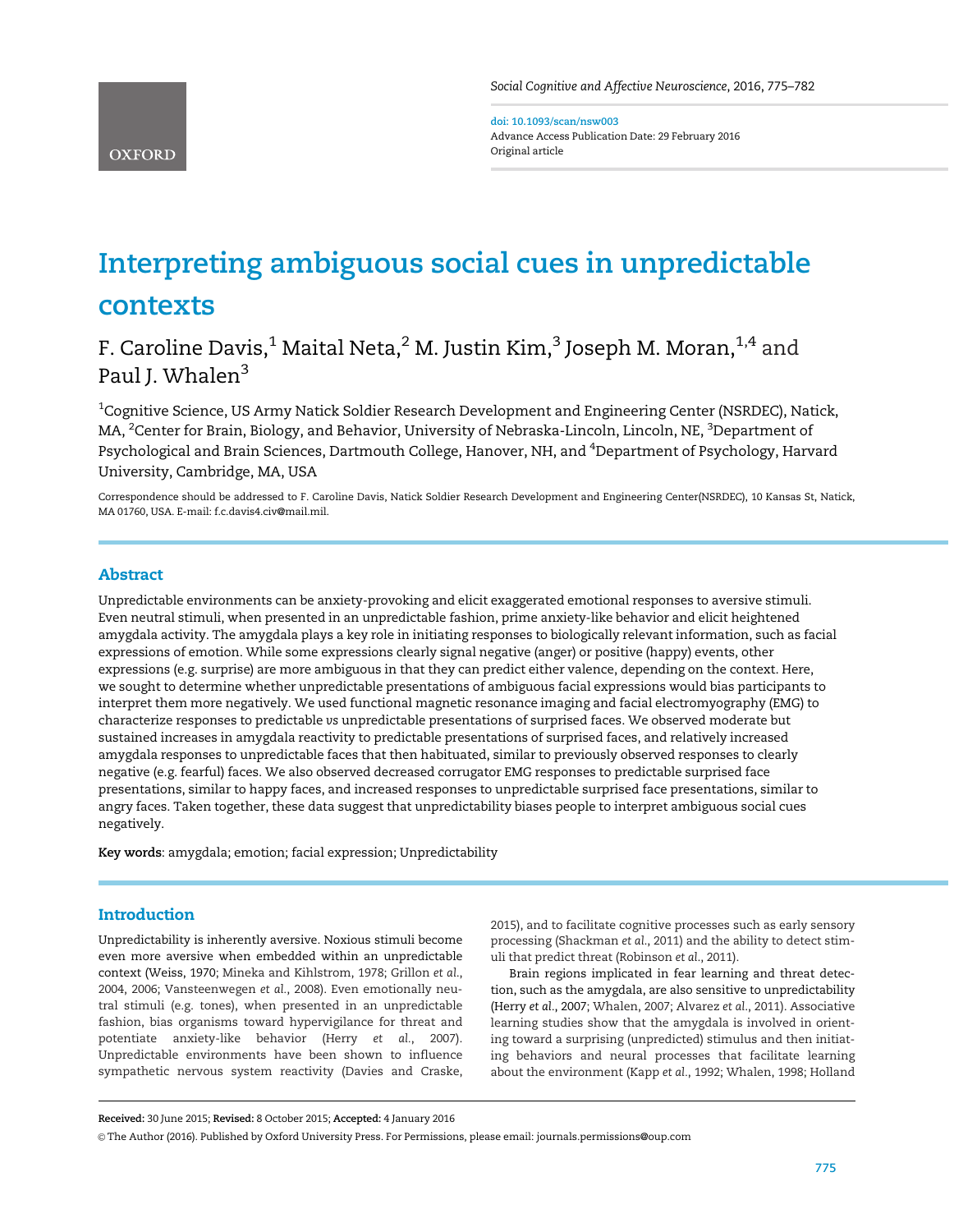[and Gallagher, 1999](#page-7-0)). The amygdala is also highly responsive to facial expressions of emotion [\(Costafreda](#page-7-0) et al., 2008; [Sergerie](#page-8-0) et al.[, 2008\)](#page-8-0), presumably because they are social cues that predict biologically relevant events such as threat or reward [\(Whalen, 1998\)](#page-8-0).

While the signals conveyed by some facial expressions are relatively clear (e.g. an angry facial expression predicts aggressive behavior), others are more ambiguous. For example, fearful facial expressions communicate threat, but do not provide much information about what or where that threat is [\(Whalen,](#page-8-0) [1998\)](#page-8-0). Surprised facial expressions are even more ambiguous in that they signal an important event, but provide little information about whether that event is threatening or rewarding. In order to properly respond to a surprising event or stimulus, an individual must use cues in the environment to resolve this ambiguity. Indeed, both valence interpretations and amygdala responses to surprised faces are highly sensitive to contextual information (Kim et al[., 2004;](#page-7-0) Neta et al[., 2011](#page-8-0)). However, when presented in the absence of a clarifying context, participants will default to their 'spontaneous' interpretation of ambiguous facial expressions, which varies widely across individuals [\(Kim](#page-7-0) et al[., 2003;](#page-7-0) Neta et al[., 2009](#page-8-0)).

During every day social interactions, contextual information can take many forms including verbal cues, body language or environmental factors. Here, we sought to determine whether unpredictable presentations of surprised faces would influence the way that individuals interpret those faces. We hypothesized that if (i) unpredictability can serve as a contextual cue that biases organisms toward hypervigilance for threat and (ii) valence interpretations of ambiguous social cues are context dependent, then presenting ambiguous (surprised) facial expressions in a temporally unpredictable context will bias people to interpret them negatively. In Experiment 1, we used functional magnetic resonance imaging (fMRI) to characterize neural responses to predictable vs unpredictable presentations of surprised faces. Specifically, we hypothesized that temporal unpredictability would elicit heightened amygdala responses to the faces; consistent with patterns of amygdala reactivity to clearly negative facial expressions (e.g. fear). Since the amygdala is not uniquely responsive to negative stimuli [\(Holland and](#page-7-0) [Gallagher, 1999](#page-7-0); Paton et al[., 2006](#page-8-0); [Costafreda](#page-7-0) et al., 2008; [Sergerie](#page-8-0) et al., 2008), we conducted a second experiment using facial electromyography (EMG), which is considered an objective measure of valence interpretations of emotional stimuli [\(Cacioppo](#page-7-0) et al., 1986), to further test the hypothesis that unpredictability biases individuals to interpret ambiguous cues negatively. Specifically, we examined corrugator responses to predictable and unpredictable presentations of surprised, angry and happy faces. We predicted that corrugator activity would be enhanced during unpredictable presentations of surprised faces (similar to angry faces) and decreased in response to predictable surprised faces (similar to happy faces).

# Experiment 1: Materials and methods

#### Participants

Twenty-three healthy adult participants were recruited for this experiment. One participant was excluded for excessive movement (i.e.>2 mm), leaving a total of 22 participants (12 males, ages 18–40) in the fMRI analyses. All participants were righthanded as assessed by the Edinburgh Handedness Inventory [\(Oldfield, 1971\)](#page-8-0) and free from psychiatric, neurological and medical illness. Psychiatric history was assessed using an

abbreviated version of the Non-Patient edition of the Structured Clinical Interview for DSM Disorders (First et al.[, 1995](#page-7-0)), which assessed for current and past history of major depressive disorder, dysthymia, hypomania, bipolar disorder, specific phobia, social anxiety disorder, generalized anxiety disorder and obsessive compulsive disorder. Neurological and medical histories were assessed through self-report. This investigation was conducted in accordance with the guidelines of the Human Subjects Committee of the University of Wisconsin-Madison.

# Stimuli

Visual stimuli were presented using E-Prime software (Psychology Software Tools, Pittsburgh, PA) through a fiberoptic goggle system (AVOTEC, Stuart, FL) mounted on a quadrature head coil. Face stimuli [\(Tottenham](#page-8-0) et al., 2009) were eight surprised faces (four male). Faces were aligned vertically with the middle of the pupils and horizontally with the nose in the center, and matched on contrast and brightness. Faces were presented in the center of the computer screen on a black background, and fixation crosshairs were white on a black background.

#### Procedure

Because amygdala responses to emotional stimuli tend to be more robust during passive compared to task-based paradigms [\(Costafreda](#page-7-0) et al., 2008), we employed a passive viewing paradigm where participants were told that they would see a series of pictures and that they should watch the faces carefully and focus on the fixation crosshair between trials. All participants viewed two runs of surprised face presentations, each consisting of 16-second blocks of fixation alternating with 16-second blocks of faces [\(Figure 1\)](#page-3-0). Within each run, participants viewed three blocks of Predictable (P) face presentations (i.e. 16 faces presented for 500 ms each, alternating with 500 ms of fixation), and three blocks of Unpredictable (U) face presentations (i.e. 16 faces presented for 500 ms each, alternating with randomly jittered fixation lasting either 300, 500 or 700 ms). The order of stimulus presentation blocks (i.e. PUPUPU vs UPUPUP) was counterbalanced across participants. This task was run as a separate study in conjunction with, and always following, a different study that involved presentation of neutral faces only.

#### Image acquisition

Images were acquired on a 3.0 Tesla MRI scanner (General Electric SIGNA; Waukesha, WI) with high speed imaging gradients and a quadrature head coil. Anatomical images were whole brain high resolution T1-weighted scans (3D Inversion Recovery;  $256 \times 256$  in-plane resolution; 240 mm FOV;  $124 \times 1.1 \,\rm{mm}$  axial slices). Functional scans consisted of an EPI sequence with a 2000 ms repetition time (TR), 33 ms echo time (TE), and a  $60^{\circ}$  flip angle with 18 contiguous 3 mm thick interleaved axial slices (0.5 mm interslice gap; 64  $\times$  64 in-plane resolution, 180 mm FOV) oriented parallel to the Anterior Commissure––Posterior Commissure line.

#### Data analysis

All fMRI data analyses were performed using SPM8 (Wellcome Department of Cognitive Neurology, London, UK). Raw functional data were realigned to the mean image, segmented, coregistered and spatially normalized into standard (MNI) space and resampled to  $2 \times 2 \times 2$  mm voxels. Normalized functional data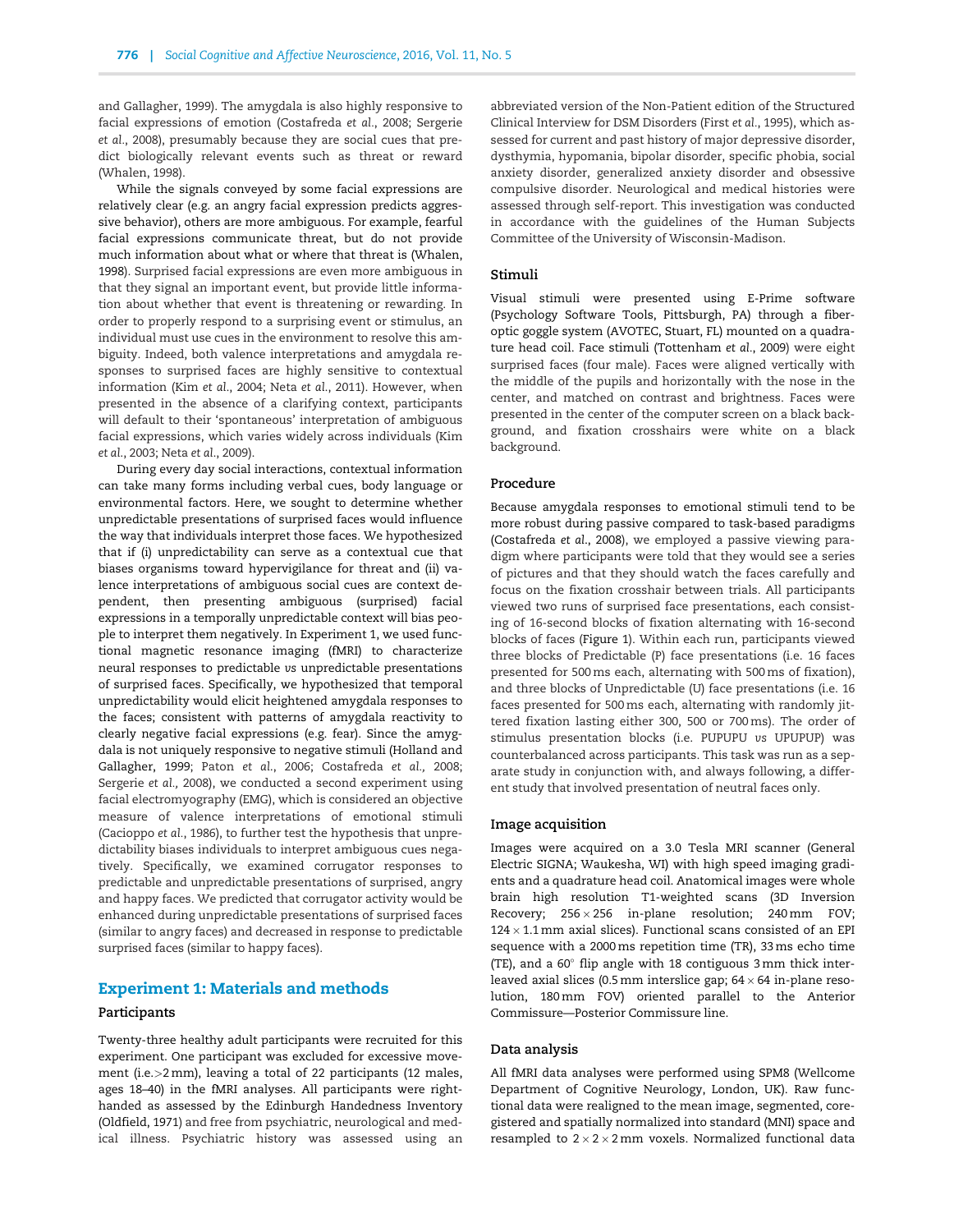<span id="page-3-0"></span>

Fig. 1. Experimental Design. Faces were presented in 16 second blocks, alternating with 16 second blocks of fixation. Blocks alternated between 'Unpredictable' and 'Predictable' presentations of surprised faces.

were then smoothed using a Gaussian kernel of 6 mm full width at half maximum.

Since amygdala responses tend to habituate over time [\(Buchel](#page-7-0) et al., 1998, [1999](#page-7-0); Labar et al.[, 1998](#page-7-0); [Morris](#page-8-0) et al., 2001; [Phelps](#page-8-0) et al., 2001; [Cheng](#page-7-0) et al., 2007; [Plichta](#page-8-0) et al., 2014), we assessed variation in habituation rates as a function of predictability by comparing Early and Late responses. A general linear model employing the canonical hemodynamic response function in SPM8 was fitted to signal subject data with four regressors of interest: Early Predictable (Run 1), Late Predictable (Run 2), Early Unpredictable (Run 1) and Late Unpredictable (Run 2). Linear contrast images were generated and then entered into a second-level random effects model to determine mean BOLD responses for each condition using one-sample t-tests with a voxel level statistical threshold of  $P < 0.05$ , familywise error (FWE) corrected for multiple comparisons across the whole brain.

To investigate the amygdala's response to Predictable and Unpredictable face presentations in an unbiased manner, we then restricted our search volume to functional clusters that exceeded our correction criteria in the All Faces vs Baseline contrast within the left and right amygdala, defined using the AAL atlas [\(Tzourio-Mazoyer](#page-8-0) et al., 2002) in the WFU PickAtlas toolbox [\(Maldjian](#page-7-0) et al., 2003, [2004\)](#page-7-0). We identified the peak voxels within these clusters, and then extracted average signal estimates from spherical regions of interest (ROIs) (radius =  $3 \text{ mm}$ ) surrounding these peak voxels. These values were then submitted to a 2 (Time: Early, Late) × 2 (Predictability: Predictable, Unpredictable) repeated measures ANOVA using IBM SPSS Statistics 17.0. Directionality of significant interactions was evaluated using paired samples t-tests. All coordinates are reported in MNI space.

## Experiment 1: Results

A 2 (Time: Early, Late) $\times 2$  (Predictability: Predictable, Unpredictable) within subjects ANOVA performed on signal estimates extracted from the left amygdala (peak voxel:  $x = -22$ ,  $y = -4$ ,  $z = -18$ ) and right amygdala (peak voxel:  $x = 20$ ,  $y = -4$ ,  $z = -18$ ) ROIs yielded no main effect of Predictability (left:  $F(1,21) = 0.182$ , P = 0.674; right:  $F(1,21) = 0.391$ , P = 0.538), a marginally significant main effect of Time in the left amygdala  $(F(1,21) = 3.857, P = 0.063)$  and a significant main effect of Time in the right amygdala( $F(1,21) = 7.837$ ,  $P = 0.011$ ). We also observed a significant interaction between Time and Predictability in the left amygdala  $(F(1,21) = 10.163, P = 0.004)$ , and a marginally significant interaction in the right amygdala  $(F(1,21) = 3.814, P = 0.064)$ . To further explore the significant Time x Predictability interaction in the left amygdala, we computed paired samples t-tests on the means relevant to our hypotheses. We observed no significant difference between Predictable Early and Predictable Late  $(t(21) = .227, P = 0.823)$ . In contrast, there was a significant difference between Unpredictable Early and Unpredictable Late, such that the amygdala showed greater activity in Early compared to Late trials in the Unpredictable condition  $(t(21) = 3.277, P = 0.004)$ . In addition, Early amygdala responses to Unpredictable faces were greater than those to Predictable faces  $(t(21) = 2.470, P = 0.022)$ and Late amygdala responses to Unpredictable faces were less than those to Predictable faces  $(t(21) = -2.227, P = 0.037)$ [\(Figure 2\)](#page-4-0). FDR correction for these four t-tests yielded a corrected threshold of  $P < 0.0375$ , which corresponds to  $q < 0.05$ , and all three significant comparisons survive this correction [\(Benjamini and Hochberg, 1995](#page-7-0)).

# Experiment 1: Discussion

Amygdala responses to predictable surprised faces were of relatively moderate amplitude and sustained over time, whereas amygdala responses to unpredictable surprised faces were enhanced compared with predictable faces, but this response habituated over time. Interestingly, these data are similar to other data from our lab, where amygdala responses to blocks of surprised faces (presented with predictable timing) were moderate but sustained over time, whereas responses to fearful facial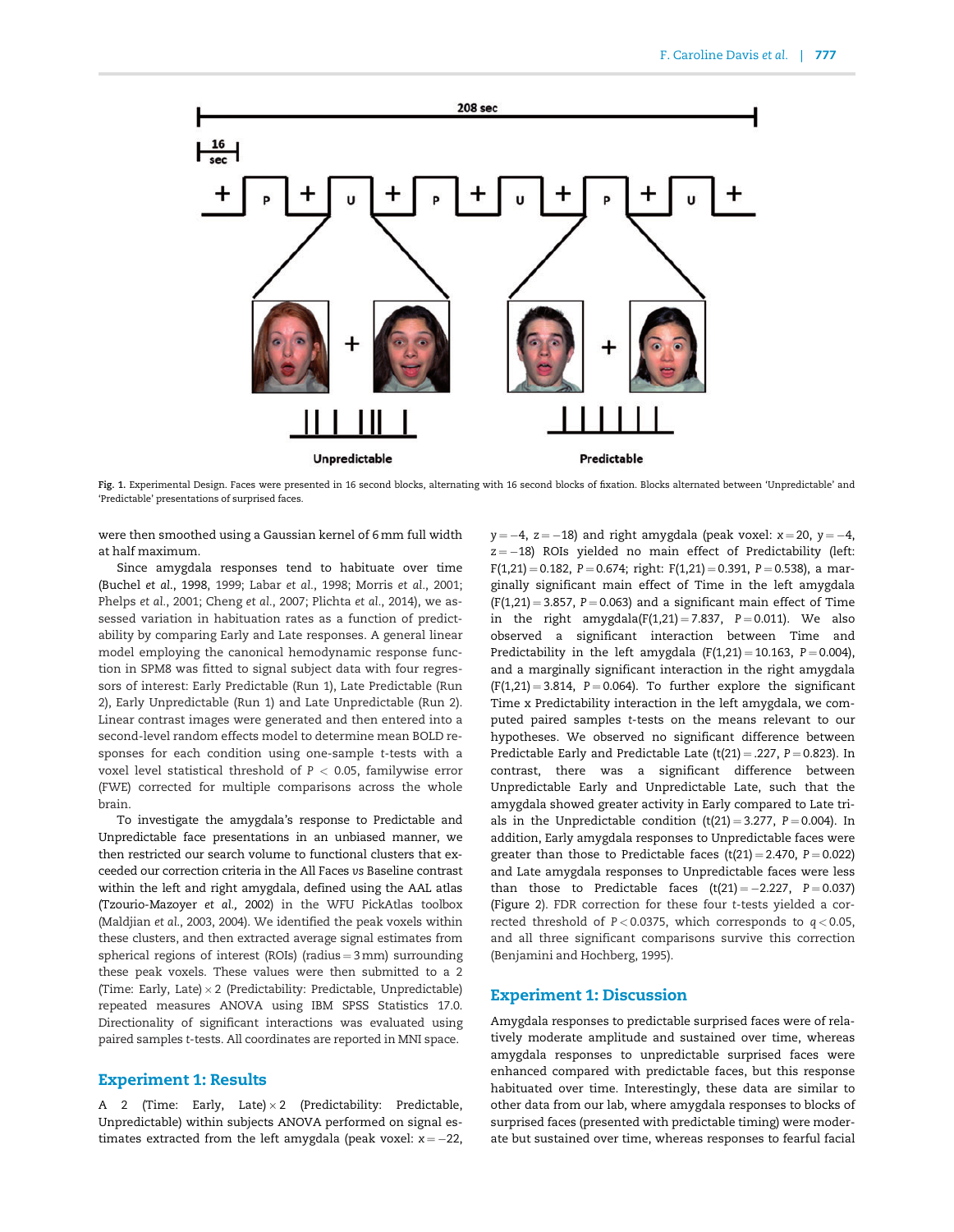<span id="page-4-0"></span>

Fig. 2. Amygdala reactivity to all faces compared to baseline. (A) Right amygdala peak:  $x=20$ ,  $y=-4$ ,  $z=-18$ . Left amygdala peak:  $x=-22$ ,  $y=-4$ ,  $z=-18$ . Statistical map thresholded at P < 0.05, FWE. (B) Signal estimates extracted from a spherical ROI with a 3 mm radius drawn around the left amygdala peak coordinate (Note: Right amygdala signal estimates not shown, but pattern mirrors that found in the left amygdala). Error bars represent standard error of the mean.

expressions (also presented with predictable timing) were initially enhanced compared to surprised face blocks but habituated over time (Kim et al.[, 2003;](#page-7-0) see [Whalen](#page-8-0) et al., 2009, see p. 275, Plate 12.5). In other words, while the observed amygdala responses to predictable surprised expressions in the present study were similar to previous data exploring amygdala response to surprised faces (with no additional contextual information), responses to unpredictable surprised expressions were more similar to amygdala responses to clearly negative fearful facial expressions. In light of these data, we suggest that the patterns of activity observed here were due to the fact that the unpredictable context was sufficient to bias participants to interpret surprised faces negatively.

While the human amygdala is highly responsive to clearly negative stimuli, it also responds to positive stimuli [\(Holland](#page-7-0) [and Gallagher, 1999;](#page-7-0) Paton et al.[, 2006](#page-8-0); [Costafreda](#page-7-0) et al., 2008; [Sergerie](#page-8-0) et al., 2008). Therefore, an amygdala response in and of itself is not evidence that the presented stimulus was necessarily interpreted in a negative light. Thus, in Experiment, 2 we used an objective measure of implicit valence interpretations of emotional stimuli (i.e. changes in corrugator supercilii activity measured using facial EMG; [Cacioppo](#page-7-0) et al., 1986) to test our hypothesis that participants were interpreting unpredictable surprised faces negatively.

# Experiment 2: Materials and methods

#### Participants

Fifty-one healthy adult participants were recruited for this experiment. Five participants were excluded because of technical problems during data collection, leaving 46 participants (15 males, ages 18–40) in this analysis. All participants were free from psychiatric, neurological and medical illness. Psychiatric history was assessed using an abbreviated version of the Non-Patient edition of the Structured Clinical Interview for DSM Disorders (First et al.[, 1995](#page-7-0)), which assessed participants for current and past history of major depressive disorder, dysthymia, hypomania, bipolar disorder, specific phobia, social anxiety disorder, generalized anxiety disorder and obsessive compulsive disorder. Neurological and medical histories were assessed through self-report. This investigation was conducted in accordance with the guidelines of the Human Subjects Committee of Dartmouth College.

#### Stimuli

Visual stimuli were presented using E-Prime software (Psychology Software Tools, Pittsburgh, PA). Face stimuli ([Tottenham](#page-8-0) et al., 2009) consisted of eight surprised (four male) faces, eight happy (four male) and eight angry (four male) faces. Faces were aligned vertically with the middle of the pupils and horizontally with the nose in the center, and matched on contrast and brightness. Faces were presented in the center of the computer screen on a black background, and fixation crosshairs were white on a black background.

# Procedure

Consistent with the methods of Experiment 1, we used a passive viewing paradigm, where participants were seated in a dimly lit room and told that they would view a series of pictures. They were instructed to watch the faces carefully and focus on the fixation crosshair between trials. All participants viewed two runs of surprised face presentations, as in Experiment 1 [\(Figure 1\)](#page-3-0). Next, participants viewed two runs, each consisting of alternating blocks of Happy (H) and Angry (A) faces. This order was fixed (i.e. surprise runs followed by Happy/Angry runs) so that the clearly valenced happy and angry faces did not influence participants' implicit valence interpretations of the surprised faces. Indeed, we have previously shown that valence interpretations of surprise can be modulated by a context of these clearly valenced expressions (angry, happy; Neta et al.[, 2011](#page-8-0)). Happy and Angry face presentations were all 'Predictable', with a fixation cross lasting 500 ms separating the faces. The presentation order of Happy and Angry blocks (i.e. HAHAHA vs AHAHAH) was counterbalanced across participants.

During each testing session, a female experimenter attached electrodes for recording facial EMG according to standard methods (for details, see [Fowles](#page-7-0) et al., 1981; [Fridlund and Cacioppo,](#page-7-0) [1986\)](#page-7-0). To allow participants to relax and acclimate to the testing environment before beginning the experimental trials, participants viewed 27 images of neutral scenes (e.g. landscapes), during which they were asked to press a button corresponding to whether the scene was indoors or outdoors.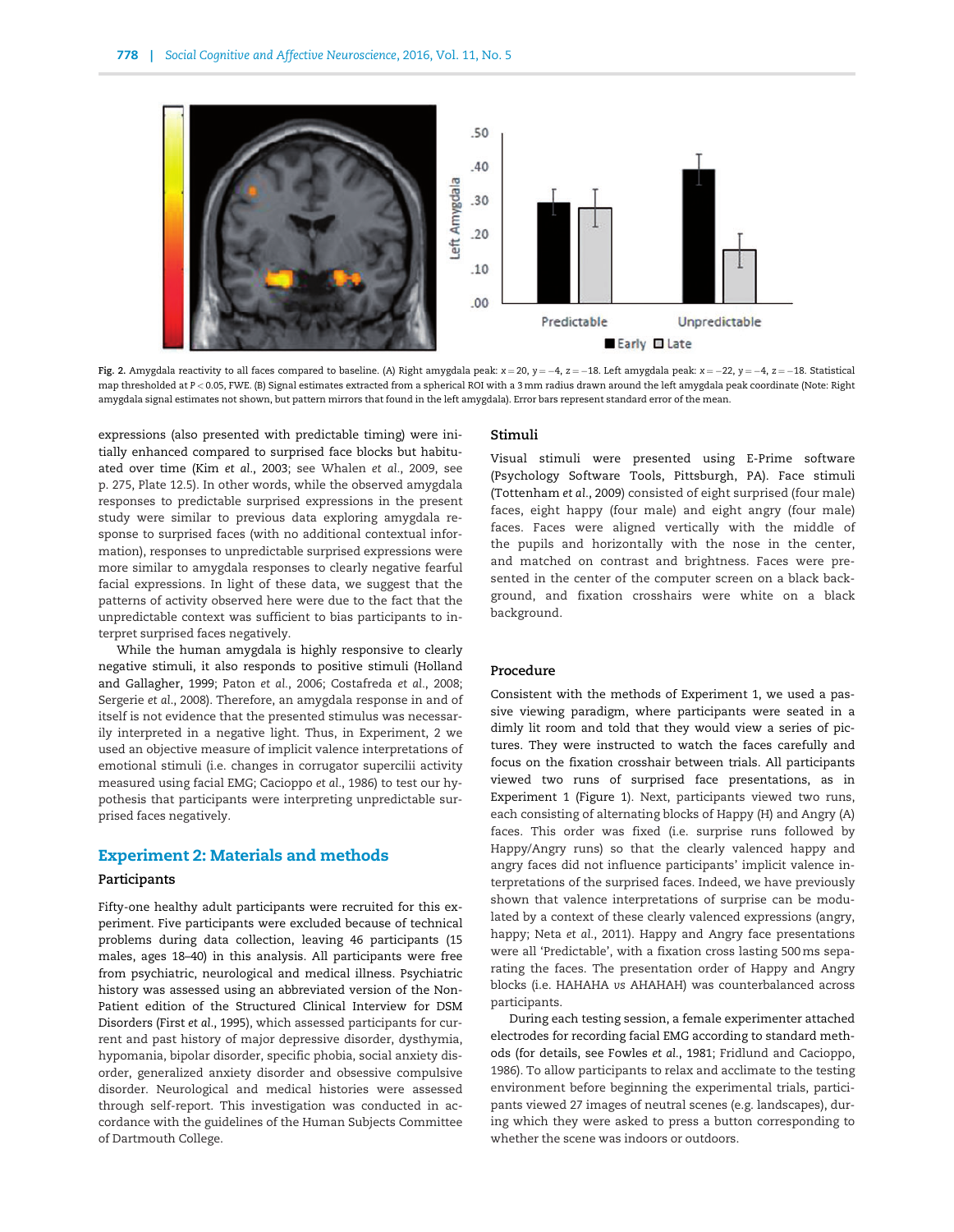

Fig. 3. Corrugator responses to Unpredictable surprised faces were potentiated, similar to clearly negative, or Angry, expressions. In contrast, corrugator responses to Predictable surprised faces were attenuated, similar to clearly positive, or Happy, expressions. Error bars represent standard error of the mean. \*P < 0.05.

#### Physiological parameters and data reduction

EMG data were sampled and recorded at 1000 Hz. Data were converted and amplified with an eight-channel amplifier (PowerLab 8/30; ADInstruments, New South Wales, Australia) and displayed, stored, reduced and analyzed with the Chart 5.4.2 software package (ADInstruments, 2002).

Facial EMG was measured using 4-mm standard Ag/Ag-Cl electrodes, filled with Signa Gel electrode paste and attached bipolarly over the corrugator supercilii muscle region ([Fridlund](#page-7-0) [and Cacioppo, 1986\)](#page-7-0). The skin was first cleaned with alcohol and rubbed with an abrasive gel. Electrode placement was counterbalanced such that half of the participants had electrodes placed on the right side of the face, and the other half on the left side of the face. To conceal the recording of facial muscle activity, we used a cover story, telling participants that we were measuring sweat gland activity.

Offline, EMG data were submitted to a DC Restore to center the signal at a zero point, a 60-Hz notch filter, a 30-Hz high-pass filter to reduce movement and blink-related artifact, then full rectified. To correct for the positive skew found in our EMG data (as has been previously found to be inherent to EMG data), all data were then subjected to a square-root transformation [\(Fridlund and Cacioppo, 1986\)](#page-7-0). Corrugator activity was scored in 1000 ms increments and then averaged across the entire block, which lasted 16 000 ms after the first stimulus onset, and a baseline of 3000 ms, ending 500 ms before each block of faces began, resulting in an overall EMG change score. We used a longer baseline here than in previous work (Neta et al.[, 2009](#page-8-0)) to be consistent with research that used facial EMG to assess state changes induced by emotional stimuli using a block design paradigm, similar to the one employed here [\(Smith](#page-8-0) et al., 2005)

Because there are inherent individual differences in the range of corrugator reactivity to emotional stimuli [\(Cacioppo](#page-7-0) et al.[, 1992](#page-7-0); Lang et al.[, 1993;](#page-7-0) [Norris](#page-8-0) et al., 2007), and our goal was not to evaluate individual differences but rather to compare EMG responses to the different experimental conditions, we standardized (i.e. z scored) responses for each participant ([Bush](#page-7-0) et al.[, 1993](#page-7-0); [Bensafi](#page-7-0) et al., 2003). Previous work has analyzed data in this manner ([Pattyn](#page-8-0) et al., 2008; Neta et al.[, 2009](#page-8-0)), as such

interindividual variability is a common issue in psychophysiology (Bush et al.[, 1993\)](#page-7-0). By standardizing our data, we were able to calculate relative EMG responses to Predictable and Unpredictable Surprised faces, and Angry and Happy faces, for each individual, and then we can compare this relative activity across participants. These z scores were calculated based on the mean and standard deviation of activity across all trials for each participant, regardless of condition. We then averaged EMG activity across all trials within each condition, and computed a one way repeated measures ANOVA to evaluate any differences between the conditions (Predictable Surprise, Unpredictable Surprise, Happy, and Angry). Specific differences between conditions were evaluated using paired sample t-tests.

## Experiment 2: Results

A one-way repeated measures ANOVA (Predictable Surprise, Unpredictable Surprise, Happy and Angry) revealed a significant difference between conditions  $(F(3,43) = 3.490, P = 0.024)$ . In accordance with our predictions, paired sample t-tests revealed a significant difference in corrugator activity such that responses to Unpredictable presentations of Surprised faces were greater than those to Predictable faces  $(t(45) = 2.097, P = 0.042)$ . Moreover, increases in corrugator activity during Unpredictable presentations of Surprised faces were not significantly different from increases in activity during Angry face blocks  $(t(45) = -0.779, P = 0.440),$  and decreases in activity during Predictable presentations of Surprised faces were not significantly different from decreases in activity during Happy face blocks (t(45) = 0.502,  $P = 0.618$ ) (Figure 3).

## Experiment 2: Discussion

In Experiment 2, we found that presenting surprised faces in a temporally unpredictable context biased participants to interpret the faces more negatively than those presented in a predictable fashion. Specifically, corrugator responses to unpredictable surprised faces were potentiated, similar to clearly negative (angry) expressions. Interestingly, corrugator responses to predictable surprised faces were attenuated,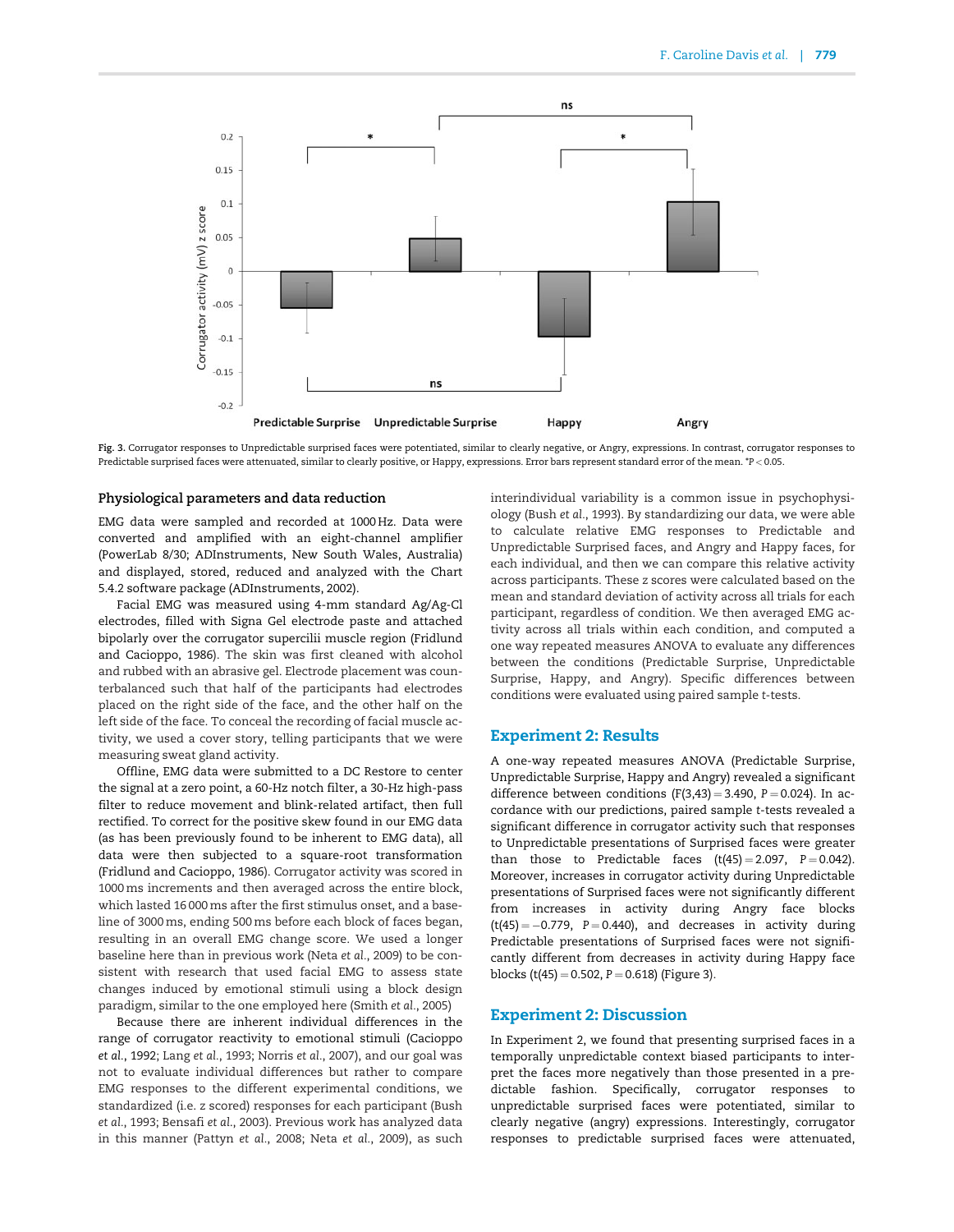similar to clearly positive (happy) expressions. Perhaps in this experimental context, the contrast with unpredictable surprised faces biased participants to interpret the predictable presentations of surprised faces positively.

# General Discussion

In this study, we manipulated the presentation rate of ambiguous social cues (i.e. surprised facial expressions) and found that unpredictable faces were interpreted more negatively than faces presented with predictable timing. These data build upon previous research by [Herry et al. \(2007\)](#page-7-0), who found that listening to unpredictable tones primed anxiety-like behavior while performing unrelated tasks. Here, we extend those results using socially relevant stimuli to show that unpredictability can also influence the way that participants interpret the stimuli themselves, particularly when those stimuli do not have clear intrinsic valence (i.e. they are ambiguous).

In Experiment 1, we found that amygdala responses to unpredictable surprised faces were greater than responses to predictable surprised faces but habituated over time [\(Figure 2\)](#page-4-0). This pattern of reactivity is consistent with previous work [\(Kim,](#page-7-0) [2003;](#page-7-0) [Whalen](#page-8-0) et al., 2009), where participants viewed blocks of surprised facial expressions and separate blocks of fearful facial expressions, both presented with predictable timing. In that experimental context, the more clearly negative (i.e. fearful) faces elicited initial amygdala responses of high magnitude that habituated rapidly, whereas surprised faces elicited amygdala responses that were of intermediate magnitude but sustained over time. In this work, amygdala reactivity to unpredictable surprised faces was similar to clearly negative faces, leading us to hypothesize that the unpredictable context led participants to interpret surprised faces more negatively.

To address this hypothesis, we designed a second experiment using facial EMG to measure implicit valence interpretations of ambiguous social cues in unpredictable contexts. Previous research shows that corrugator activity is potentiated by unpleasant emotional pictures and inhibited by pleasant pictures ([Cacioppo](#page-7-0) et al., 1986; Lang et al.[, 1993](#page-7-0)), including negative (angry) and positive (happy) facial expressions [\(Dimberg](#page-7-0) et al., [2000\)](#page-7-0). Here, we found that corrugator activity was potentiated by unpredictable presentations of surprised faces, similar to clearly negative (angry) expressions, and attenuated by predictable presentations of surprised faces, similar to clearly positive (happy) expressions.

Several findings lend support for this work. First, negative interpretations of neutral faces are associated with greater amygdala activity than positive interpretations (Blasi [et al.,](#page-7-0) [2009\)](#page-7-0), and heightened amygdala reactivity to neutral faces is observed in individuals with higher levels of anxiety [\(Somerville](#page-8-0) et al.[, 2004\)](#page-8-0). Our results are consistent with these findings in that we observed an early, relatively enhanced amygdala responses to unpredictable faces, and corrugator responses to these same faces suggest that unpredictability influenced the way that participants responded to the stimuli as though they were interpreting them negatively. However, research has also shown that the amygdala is responsive to clearly positive (i.e. happy) faces ([Costafreda](#page-7-0) et al., 2008; [Sergerie](#page-8-0) et al., 2008). While it is true that the amygdala shows enhanced reactivity to happy faces, the temporal pattern of responses differs from responses to fearful faces. As noted above, fearful faces elicit early high magnitude responses that habituate over time [\(Kim, 2003](#page-7-0); [Whalen](#page-8-0) et al., 2009) whereas happy faces elicit early amygdala responses of an intermediate magnitude that are sustained over time ([Somerville](#page-8-0) et al., 2004). Here we observed an intermediate, sustained amygdala responses to predictable surprised faces, which were also interpreted more positively than unpredictable faces. One remaining question is whether unpredictability could also bias amygdala responses to neutral faces, or to more clearly valenced facial expressions, such as happy or angry faces. We expect that unpredictability might influence interpretations of surprised expressions more than other facial expressions because surprised expressions are emotionally meaningful (high arousal) and are unique in that they can be interpreted positively or negatively, thus rendering them highly susceptible to contextual manipulations (see also Kim [et al](#page-7-0)., [2004\)](#page-7-0). However, future studies including facial expressions that vary along multiple dimensions of ambiguity (e.g. valence, arousal, predictive value) could help clarify the influence of unpredictability on amygdala reactivity to facial expressions in a variety of contexts.

The fact that temporal unpredictability biases amygdala reactivity to social cues is consistent with previous research showing that the amygdala is sensitive to unpredictability itself. For example, Herry et al[. \(2007\)](#page-7-0) showed that amygdala responses to neutral tones were heightened when the tones were presented unpredictably. In addition, a recent review by [Diaz-Mataix](#page-7-0) et al. [\(2014\)](#page-7-0) suggests that the amygdala might play a critical role in processing the timing between conditioned and unconditioned stimulus presentations during Pavlovian conditioning. The amygdala is also sensitive to other forms of uncertainty, such as the predictive value conveyed by facial expressions of emotion [\(Whalen](#page-8-0) et al., 2001). The present results build upon these ideas by suggesting that unpredictability can also serve as a context that can help resolve ambiguity.

## Limitations

In this report, the EMG and fMRI studies were conducted on different participants. Future studies employing a within subjects design could link individual differences in the magnitude of amygdala reactivity (or rate of habituation) to individual differences in implicit valence interpretations. However, recent research (Heller et al.[, 2014](#page-7-0)) simultaneously collecting fMRI and EMG data demonstrated that increased corrugator responses to negative stimuli are associated with increased amygdala responses to those stimuli, suggesting that the patterns of activity reported here might also be observed within participants.

Here, we chose to use a passive viewing paradigm because amygdala responses to emotional stimuli tend to be more robust during passive compared to task-based paradigms [\(Costafreda](#page-7-0) et al., 2008). However, such a design is not without limitations. For example, we were able to informally monitor participants' wakefulness during the fMRI study through a camera mounted to the head coil, but have no quantifiable measure of alertness to suggest similar task engagement across studies.

## **Conclusions**

The way that people interpret and respond to facial expressions of emotion plays a critical role in shaping behavior and social interactions, and our interpretations are widely vulnerable to the context in which we encounter these expressions. Here, we manipulated the temporal predictability of surprised facial expressions in order to determine whether unpredictability can bias interpretations of these social cues. We found that neural and physiological responses to these otherwise ambiguous facial expressions became more negative when the faces were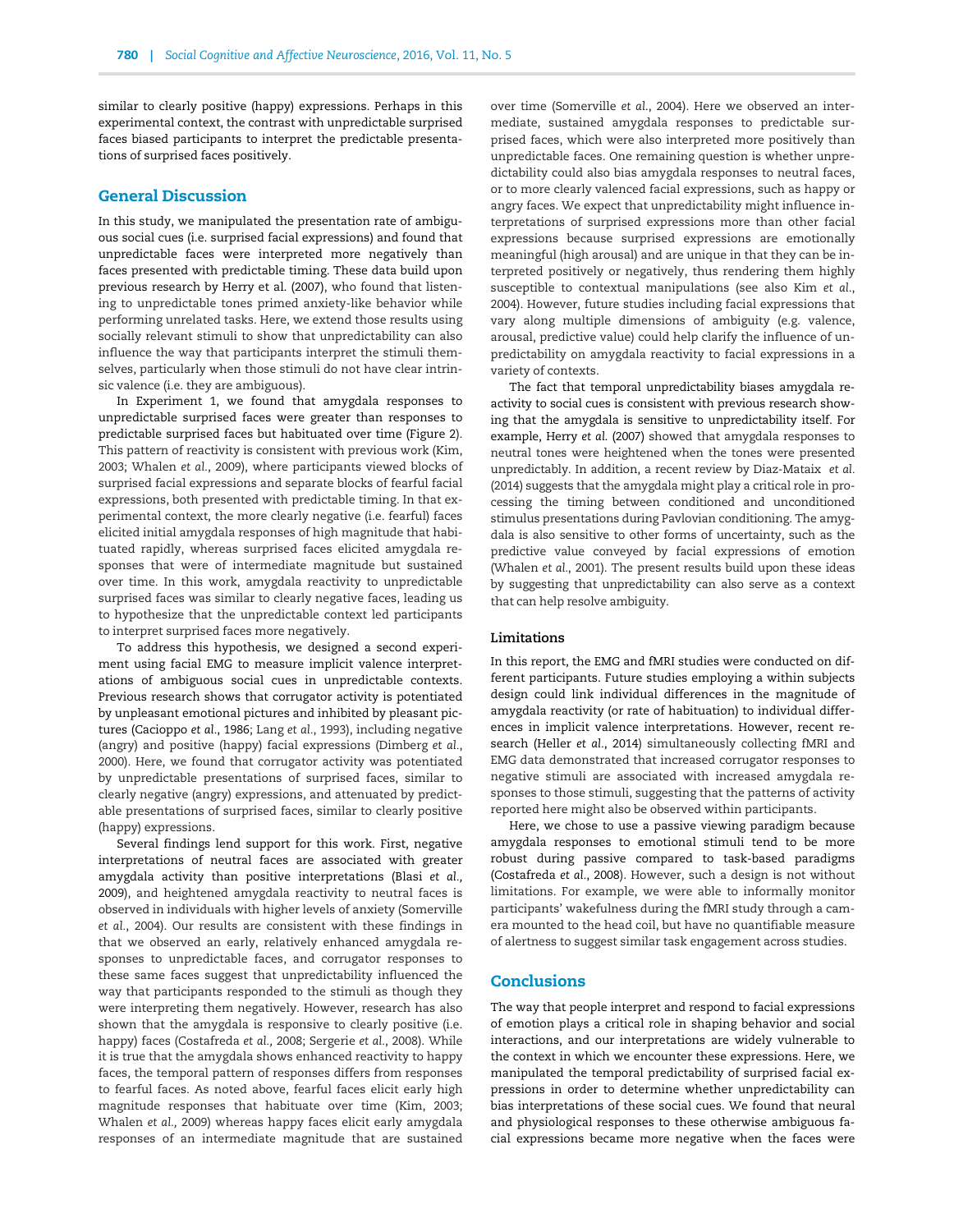<span id="page-7-0"></span>unpredictable. These findings add to a growing body of work characterizing the neural circuitry that supports our ability to resolve ambiguity, ultimately shaping the way that we perceive and respond to an often uncertain social environment.

# Funding

This research was supported by the National Institutes of Mental Health of the National Institutes of Health under award numbers P50MH069315, R01MH080716 and F31MH090672. The content of the reported research is solely the responsibility of the authors and does not necessarily represent the official views of the National Institutes of Health.

# Acknowledgements

The authors would like to thank Tom Johnstone, PhD, Mark Kimak, MS, Rebecca Loucks, BA, Emily C. Mazzulla, PhD, Catherine J. Norris, PhD, Jonathan Oler, PhD, Leah Somerville, PhD and Erika Ruberry, BA. Work supported by National Institutes of Health (MH 069315 and MH 080716). M.J.K. was supported by MH090672.

# **References**

- Alvarez, R.P., Chen, G., Bodurka, J., Kaplan, R., Grillon, C. (2011). Phasic and sustained fear in humans elicits distinct patterns of brain activity. Neuroimage, 55, 389–400.
- Benjamini, Y. Hochberg, Y. (1995). Controlling the false discovery rate: a practical and powerful approach to multiple testing. Journal of the Royal Statistical Society, 57, 289–300.
- Bensafi, M., Brown, W.M., Tsutsui, T., et al. (2003). Sex-steroid derived compounds induce sex-specific effects on autonomic nervous system function in humans. Behavioral Neuroscience, 117, 1125–34.
- Blasi, G., Hariri, A.R., Alce, G., et al. (2009). Preferential amygdala reactivity to the negative assessment of neutral faces. Biological Psychiatry, 66, 847–53.
- Buchel, C., Dolanm R.J., Armony, J.L., Friston, K.J. (1999). Amygdala-hippocampal involvement in human aversive trace conditioning revealed through event-related functional magnetic resonance imaging. Journal of Neuroscience, 19, 10869–76.
- Buchel, C., Morris, J., Dolan, R.J., Friston, K.J. (1998). Brain systems mediating aversive conditioning: an event-related fMRI study. Neuron, 20, 947–57.
- Bush, L.K., Hess, U., Wolford, G. (1993). Transformations for within-subject designs: a monte carlo investigation. Psychological Bulletin, 113, 566–79.
- Cacioppo, J.T., Petty, R.E., Losch, M.E., Kim, H.S. (1986). Electromyographic activity over facial muscle regions can differentiate the valence and intensity of affective reactions. Journal of Personality and Social Psychology, 50, 260–8.
- Cacioppo, J.T., Uchino, B.N., Crites, S.L., et al. (1992). Relationship between facial expressiveness and sympathetic activation in emotion: a critical review, with emphasis on modeling underlying mechanisms and individual differences. Journal of Personality and Social Psychology, 62, 110–28.
- Cheng, D.T., Richards, J., Helmstetter, F.J. (2007). Activity in the human amygdala corresponds to early, rather than late period autonomic responses to a signal for shock. Learning and Memory, 14, 485–90.
- Costafreda, S.G., Brammer, M.J., David, A.S., Fu, C.H.Y. (2008). Predictors of amygdala activation during the processing of

emotional stimuli: a meta-analysis of 385 PET and fMRI studies. Brain Research Reviews, 58, 57–70.

- Davies, C.D., Craske, M.G. (2015). Psychophysiological responses to unpredictable threat: effects of cue and temporal unpredictability. Emotion, 15, 195–200.
- Diaz-Mataix, L., Tallot, L., Doyere, V. (2014). The amygdala: a potential player in timing CS-US intervals. Behavioural Processes, 101, 112–22.
- Dimberg, U., Thunberg, M., Elmehed, K. (2000). Unconscious facial reactions to emotional facial expressions. Psychological Science, 11, 86–9.
- First, M.B., Spitzer, R.L., Gibbon, M., Williams, J.B. (1995). Structured clinical interview for DSM-IV Axis I Disorders (SCID). New York: New York State Psychiatric Institute. Biometrics Research.
- Fowles, D.C., Christie, M.J., Edelberg, R., Grings, W.W., Lykke, D.T., Venables, P.H. (1981). Publication recommendations for electrodermal measurements. Psychophysiology, 18, 232–9.
- Fridlund, A., Cacioppo, J.T. (1986). Guidelines for human electromyographic research. Psychophysiology, 23, 567–89.
- Grillon, C., Baas, J.M., Cornwell, B., Johnson, L. (2006). Context conditioning and behavioral avoidance in a virtual reality environment: effect of predictability. Biological Psychiatry, 60, 752–9.
- Grillon, C., Baas, J.P., Lissek, S., Smith, K., Milstein, J. (2004). Anxious responses to predictable and unpredictable aversive events. Behavioral Neuroscience, 118, 916–24.
- Heller, A.S., Lapate, R.C., Mayer, K.E., Davidson, R.J. (2014). The face of negative affect: trial-by-trial corrugator responses to negative pictures are positively associated with amygdala and negatively associated with ventromedial prefrontal cortex activity. Journal of Cognitive Neuroscience, 26, 2102–10.
- Herry, C., Bach, D.R., Esposito, F., et al. (2007). Processing of temporal unpredictability in human and animal amygdala. Journal of Neuroscience, 27, 5958–66.
- Holland, P.C., Gallagher, M. (1999). Amygdala circuitry in attentional and representational processes. Trends in Cognitive Science, 3, 65–73.
- Kapp, B.S., Whalen, P.J., Supple, W.F., Pascoe, J.P. (1992). Amygdaloid contributions to conditioned arousal and sensory information processing. In: Aggleton, J. P., editor. The Amygdala: Neurobiological Aspects of Emotion, Memory, and Mental Dysfunction, 229–54, Wiley-Liss, New York, NY.
- Kim, H., Somerville, L.H., Johnstone, T., Alexander, A.L., Whalen, P.J. (2003). Inverse amygdala and medial prefrontal cortex responses to surprised faces. Neuroreport, 14, 2317–22.
- Kim, H., Somerville, L.H., Johnstone, T., et al. (2004). Contextual modulation of amygdala responsivity to surprised faces. Journal of Cognitive Neuroscience, 16, 1730–45.
- Labar, K.S., Gatenby, J.C., Gore, J.C., Ledoux, J.E., Phelps, E.A. (1998). Human amygdala activation during conditioned fear acquisition and extinction: a mixed-trial fmri study. Neuron, 20, 937–45.
- Lang, P.J., Greenwald, M.K., Bradley, M.M., Hamm, A.O. (1993). Looking at pictures: affective, facial, visceral, and behavioral reactions. Psychophysiology, 30, 261–73.
- Maldjian, J.A., Laurienti, P.J., Burdette, J.B., Kraft, R.A. (2003). An Automated Method for Neuroanatomic and Cytoarchitectonic Atlas-based Interrogation of fMRI Data Sets. NeuroImage, 19, 1233–9.
- Maldjian, J.A., Laurienti, P.J., Burdette, J.H. (2004). Precentral gyrus discrepancy in electronic versions of the Talairach atlas. Neuroimage, 21, 450–5.